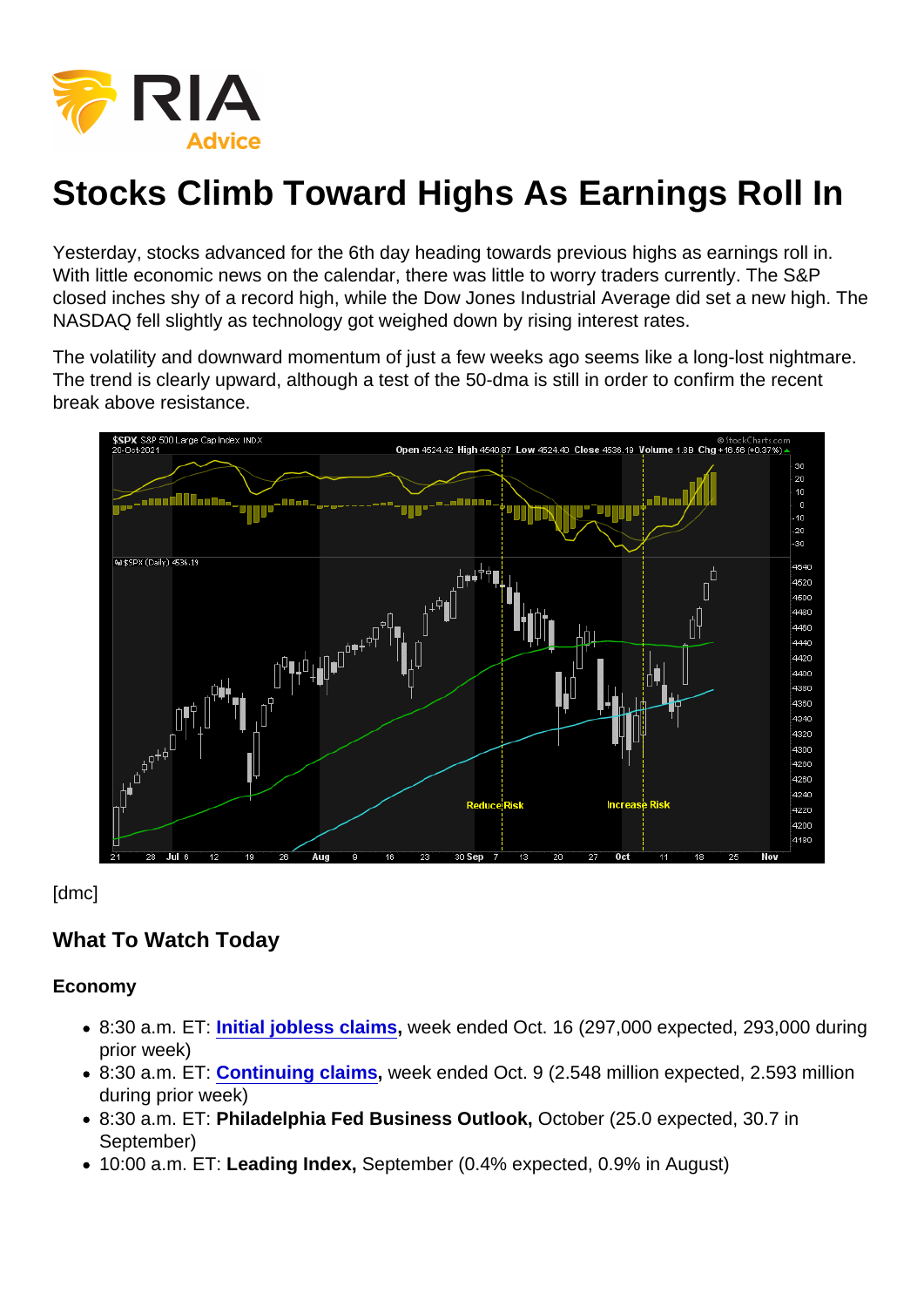10:00 a.m. ET: Existing Home Sales, September (6.09 million expected, 5.88 million in August)

**Earnings** 

Pre-market

- 6:00 a.m. ET:?Danaher ( [DHR](https://finance.yahoo.com/quote/DHR))?to report adjusted earnings of \$2.16 per share on revenue of \$7.03 billion
- 6:00 a.m. ET:?Dow Inc. ( [DOW\)](https://finance.yahoo.com/quote/DOW)?to report adjusted earnings of \$2.56. per share on revenue of \$14.25 billion
- 6:00 a.m. ET:?Alaska Air Group ( [ALK](https://finance.yahoo.com/quote/ALK))?to report adjusted earnings of \$1.36 per share on revenue of \$1.94 billion
- 6:30 a.m. ET:?Valero Energy ( [VLO](https://finance.yahoo.com/quote/VLO))?to report adjusted earnings of 94 cents per share on revenue of \$25.13 billion
- 6:30 a.m. ET:?AT&T ([T](https://finance.yahoo.com/quote/T))?to report adjusted earnings of 79 cents per share on revenue of \$40.48 billion
- 6:45 a.m. ET:?Quest Diagnostics ( [DGX](https://finance.yahoo.com/quote/DGX))?to report adjusted earnings of \$2.88 per share on revenue of \$2.45 billion
- 6:45 a.m. ET:?Southwest Airlines ( [LUV](https://finance.yahoo.com/quote/LUV))?to report adjusted losses of 26 cents per share on revenue of \$4.64 billion
- 7:00 a.m. ET:?American Air Lines ([AAL](https://finance.yahoo.com/quote/AAL))?to report adjusted losses of \$1.03 per share on revenue of \$8.94 billion
- 7:00 a.m. ET:?Pool Corp. ( [POOL\)](https://finance.yahoo.com/quote/POOL)?to report adjusted earnings of \$3.84 per share on revenue of \$1.37 billion
- 8:00 a.m. ET:?Union Pacific ( [UNP](https://finance.yahoo.com/quote/UNP))?to report adjusted earnings of \$2.48 per share on revenue of \$5.39 billion

Post-market

- 4:00 p.m. ET:?Intel ( [INTC](https://finance.yahoo.com/quote/INTC))?to report adjusted earnings of \$1.11 per share on revenue of \$18.36 billion
- 4:05 p.m. ET:?Whirlpool ( [WHR](https://finance.yahoo.com/quote/WHR))?to report adjusted earnings of \$6.12 per share on r revenue of \$386.20 million
- 4:10 p.m. ET:?Chipotle Mexican Grill ( [CMG](https://finance.yahoo.com/quote/CMG))?to report adjusted earnings of \$6.35 per share on revenue of \$1.94 billion

# Bitcoin ETF Sets Record Climbing To \$1 Billion In AUM In 2-Days

Amazing....and yes, there is no speculation in the market.

https://twitter.com/EricBalchunas/status/1450879729070923779?s=20

A Rally To 4800?

Heading into year-end, if the market continues its current advance, consolidation, advance profile from earlier this year, the current year-end target could be as much as 4800.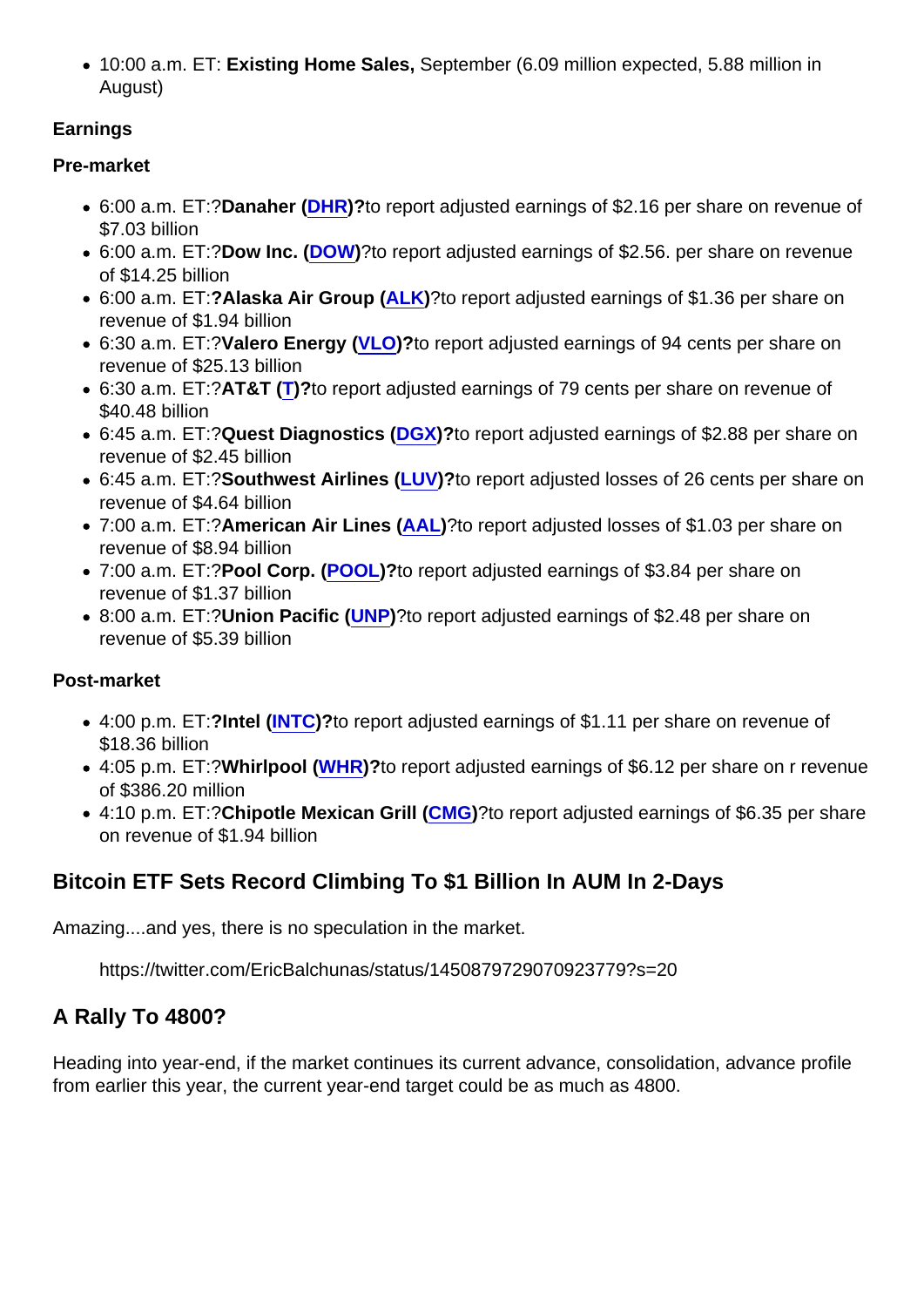While that is a very bullish outlook, it is likely much of the upside has already gotten priced in. With inflationary pressures rising, the threat of a Fed taper, and weaker economic growth, further gains could become more challenging.

However, this year has been a year of "bullish exuberance," so we aren't ruling out the possibility of a sharp advance into year-end in hopes of a stronger 2022.

## Verizon (VZ) Earnings

VZ reported third-quarter GAAP EPS well above consensus at \$1.55 versus expectations of \$1.35. Revenue was \$32.9B (+4.4% YoY), which missed estimates of \$33.2B. Wireless retail net adds surprised to the upside with 699K net adds versus 566K expected.

Guidance for FY21 adjusted EPS was raised to \$5.35-\$5.40 from \$5.25-\$5.35. The new range is well above the consensus estimate of \$5.29. Management also narrowed FY21 guidance to a 4% increase in total wireless revenue from the previous range of 3.5%-4%. VZ is trading 2.1% higher this morning following the results. We hold a 1.5% position in the Equity Model.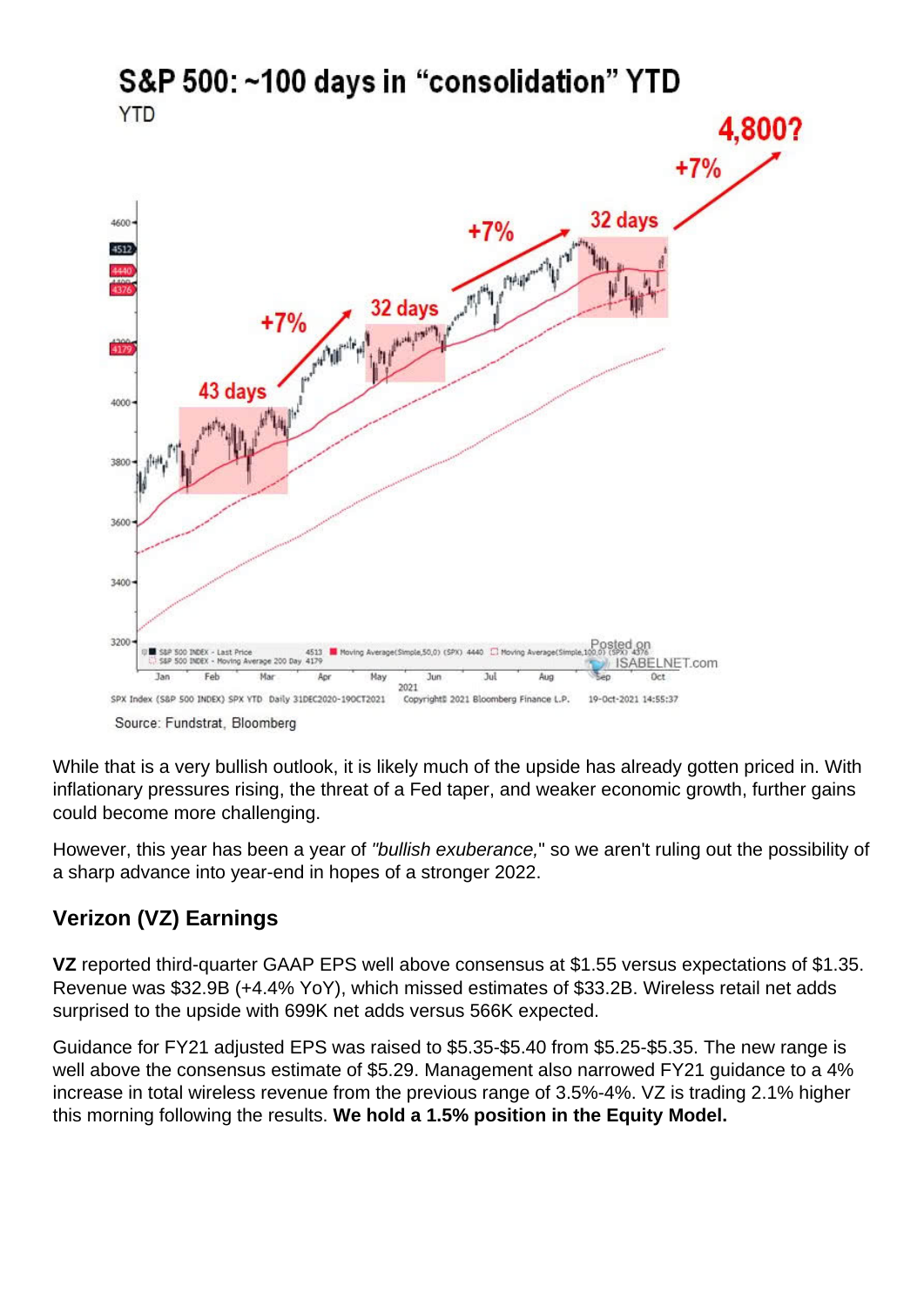## NextEra Energy (NEE) Earnings

NEE reported third-quarter GAAP EPS of \$0.23, which missed analyst estimates of \$0.71. Adjusted EPS did beat estimates, however, at \$0.71 versus expectations of \$0.67. Revenue came in short of consensus at \$4.4B (-8.8% YoY) versus expectations of \$5.4B.

Guidance for FY21 adjusted EPS remains unchanged at \$2.40-\$2.54, with the mid-point slightly below the consensus of \$2.52. NEE expects adjusted EPS growth of 6%-8% from FY21 in 2022 and 2023. NEE is trading 2.3% higher this morning after the release. We hold a 2% position in the Equity Model.

## Abbott Labs (ABT) Earnings

ABT reported third-quarter GAAP EPS of \$1.17, which beat analyst estimates of \$0.67. Revenue of \$10.9B (+22.8% YoY) also beat the consensus of \$9.56B. Revenue growth was driven, in part, by strong results in COVID-19 testing products. Excluding COVID-19 related testing products, organic sales grew 11.7% versus the third quarter of 2019.

Guidance for FY21 GAAP EPS was set to \$3.55-\$3.65, while FY21 adjusted EPS guidance was boosted to \$5.00-\$5.10 from a prior range of \$4.30-\$4.50. This compares to a consensus estimate of \$4.45. Following the positive results and guidance, the stock is trading 3.9% higher this morning. We hold a 2% position in the Equity Model.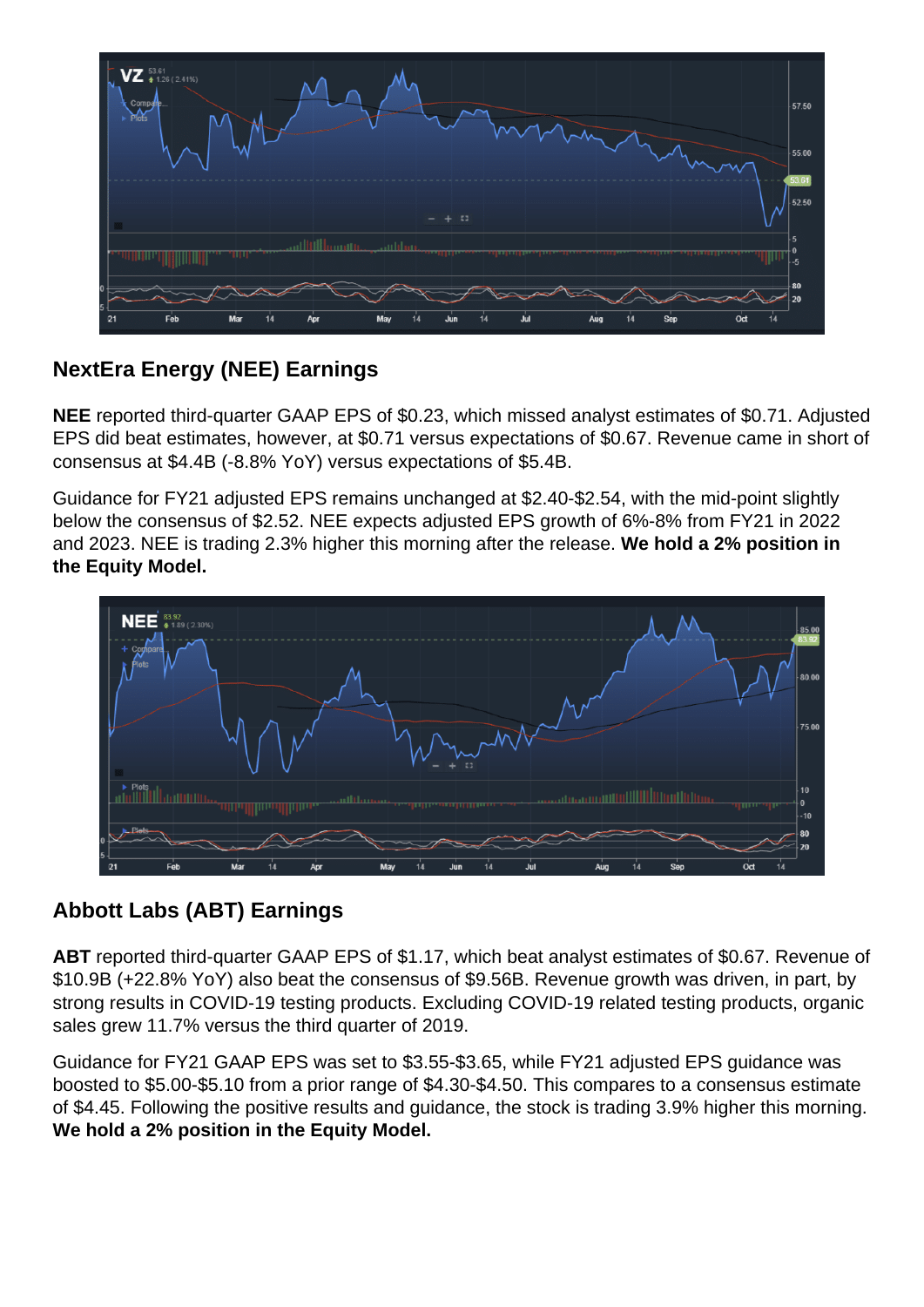[Why Stocks and Bonds Do Not Agree](https://youtu.be/Y6B7Eqn8u8s)

Tweet Of The Day

https://twitter.com/LanceRoberts/status/1450778053152497664?s=20

Stocks Should Be 40% Lower

In an upcoming article, I am discussing the chart below which shows the decomposition of the S&P index returns over the last decade. From the article:

- 21% from multiple expansion,
- 31.4% from earnings,
- 7.1% from dividends, and
- 40.5% from share buybacks.

"In other words, in the absence of share repurchases the stock market would not be pushing record highs of 4600, but rather levels closer to 2700.

To put that into context, the high water mark for the S&P 500 in October 2007 was 1556. In October 2021, after 14-years, the market would be 2700 without share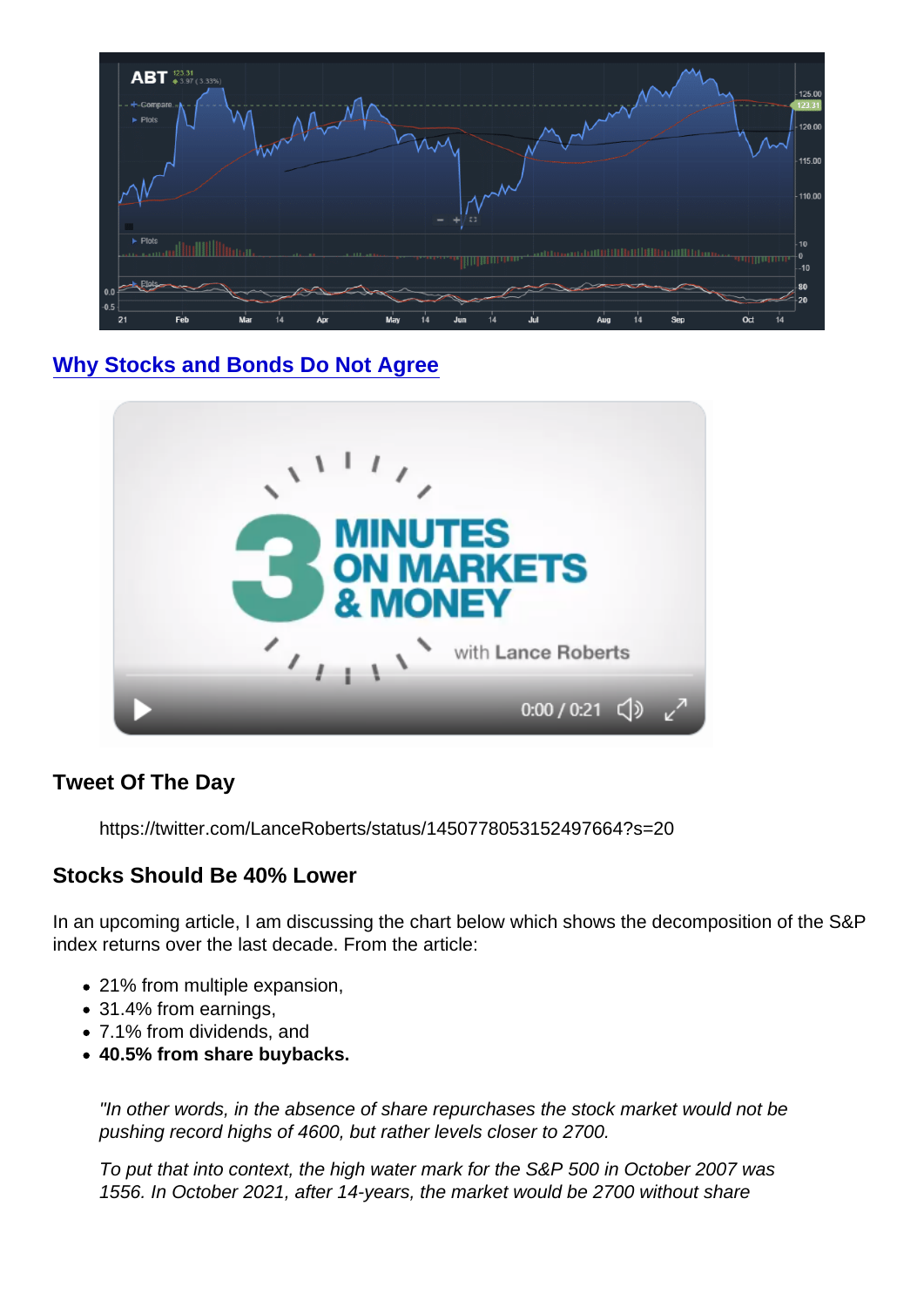buybacks. Such would mean that stocks returned a total of about 3% annually or 42% in total over that 14-year period.

Before you scoff at a 3% annualized return, such would equate to an economy growing at 2% with a roughly 1-2% dividend yield. Such would align with historical norms going back to 1900."

## Paltry Growth Forecast

The Atlanta Fed [GDPNow](https://www.atlantafed.org/cqer/research/gdpnow?panel=3) forecast for Q3 economic growth fell to 0.5%, down from 1.2%. The chart below shows how each major subcomponent contributed to the forecast. Increasing private inventories, adding 2.1%, is keeping the GDP forecast above zero. Typically accounting for twothirds of GDP, Consumer Spending is only contributing 0.31% to the forecast, well off the 2.70% rate in August.